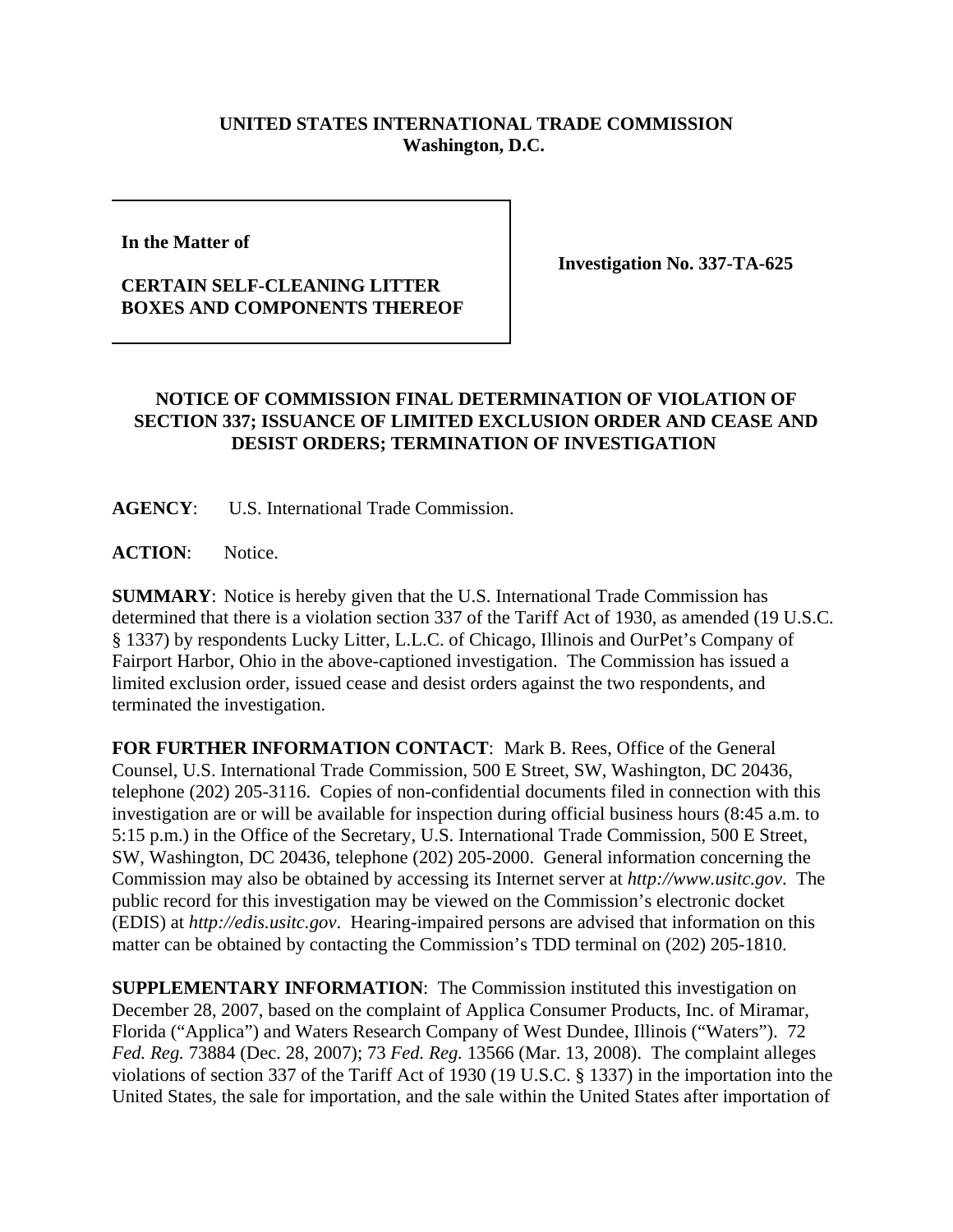certain self-cleaning litter boxes and components thereof by reason of infringement of U.S. Patent No. RE36,847 ("the '847 patent"). The respondents are Lucky Litter, L.L.C. of Chicago, Illinois ("Lucky Litter") and OurPet's Company of Fairport Harbor, Ohio ("OurPet's").

On December 1, 2008, the presiding administrative law judge ("ALJ") issued his final initial determination ("ID"), finding that a violation of section 337 has occurred in the importation, sale for importation, or sale after importation of certain self-cleaning litter boxes and components thereof by reason of infringement of claim 33 of the '847 patent. His final ID also included his recommendation on remedy and bonding. Respondents Lucky Litter and OurPet's, complainants Applica and Waters, and the Commission investigative attorney ("IA") filed petitions (or contingent petitions) for review on December 16, 2008. All parties filed responses to the petitions on December 24, 2008. Complainants also filed a motion to strike on December 23, 2008, to which Lucky Litter and the IA filed oppositions on January 5, 2009.

The Commission determined to review certain issues of claim construction, as well as invalidity due to anticipation, invalidity due to obviousness, and direct and contributory infringement on February 9, 2009. 74 *Fed. Reg.* 7263 (Feb. 13, 2009). Per its notice, the Commission also determined to grant Complainants' motion to strike, and set a schedule for the filing of written submissions on the issues under review, including certain questions posed by the Commission, and on remedy, the public interest, and bonding. The parties have briefed, with initial and reply submissions, the issues under review and the issues of remedy, the public interest, and bonding.

On review, the Commission has determined to (1) affirm the ALJ's construction of "comb drive" (asserted claims 8, 13, 31-33), "comb drive means" (asserted claims 27, 41-42), "drive means" (asserted claims 24-25), and "mode selector switch . . . moveable between a manual operation position . . . and an automatic operation position" (asserted claim 33); (2) modify the ALJ's construction of "discharge position adjacent the discharge end wall" (asserted claims 8, 13) to "not distant, nearby," thereby deleting the synonyms "adjoining, continguous, abutting, and coterminus;" and (3) construe "coupled to" in the limitation "comb . . . coupled to the comb drive" (asserted claims 31-33) as "coupled or connected, directly or indirectly;" (4) affirm the ALJ's finding of violation of § 337 as to Respondent Lucky Litter; (5) affirm the ALJ's finding that the accused Lucky Litter products infringe claim 33 of the '847 patent; (6) affirm the ALJ's finding of violation of § 337 as to Respondent OurPet's; (7) affirm the ALJ's finding that the accused OurPet's products infringe claim 33 of the '847 patent; (8) affirm the ALJ's finding that infringed claim 33 is not invalid due to anticipation or obviousness; and (9) affirm the ID on any other findings under review except insofar as they are inconsistent with the opinion of the Commission.

The Commission determined that the appropriate form of relief in this investigation is (1) a limited exclusion order prohibiting the unlicensed entry of self-cleaning litter boxes and components thereof, including cartridges, covered by claim 33 of U.S. Patent No. Re. 36,847 that